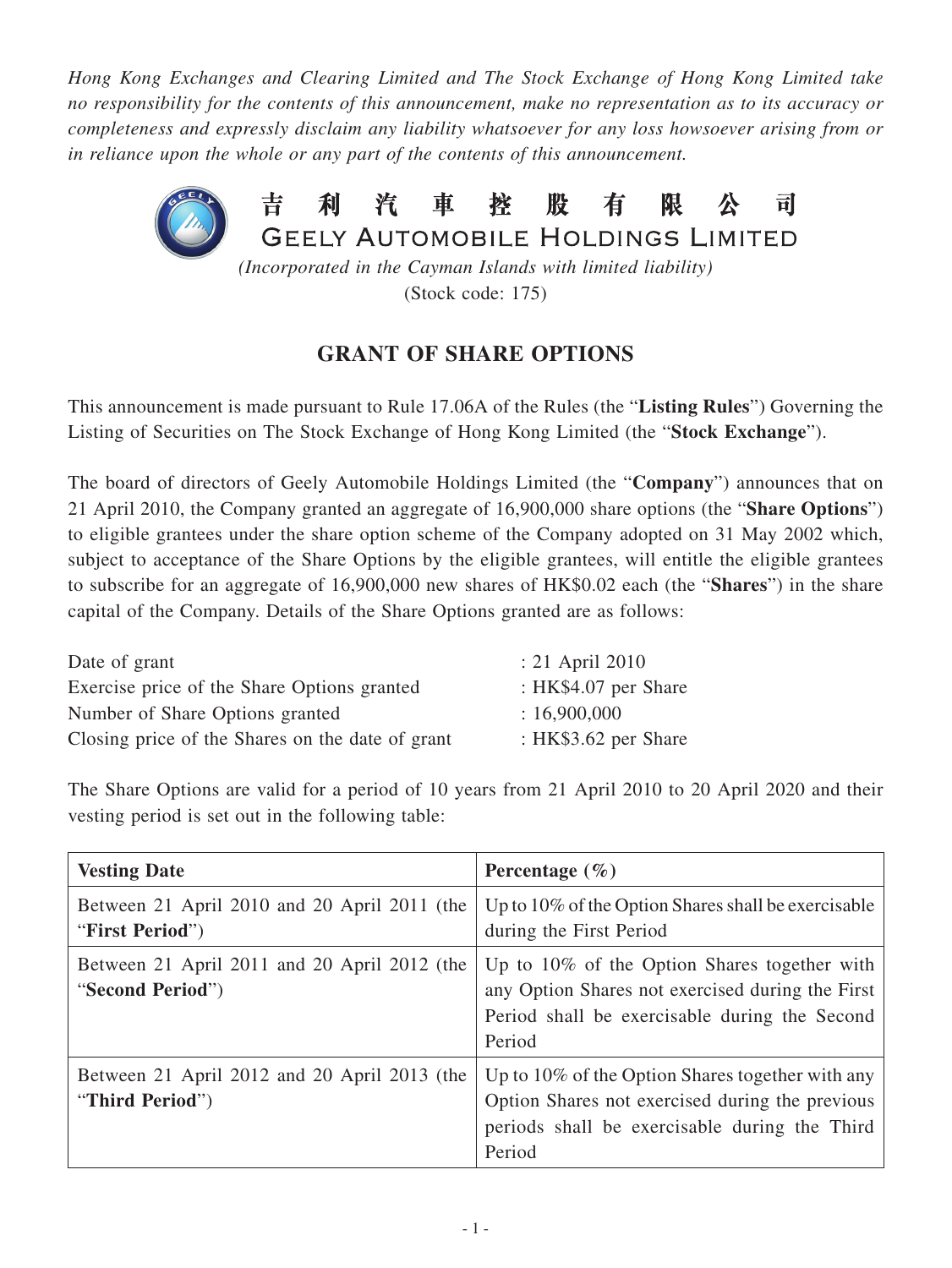| Between 21 April 2013 and 20 April 2014 (the<br>"Fourth Period")  | Up to 10% of the Option Shares together with any<br>Option Shares not exercised during the previous<br>periods shall be exercisable during the Fourth<br>Period  |
|-------------------------------------------------------------------|------------------------------------------------------------------------------------------------------------------------------------------------------------------|
| Between 21 April 2014 and 20 April 2015 (the<br>"Fifth Period")   | Up to 10% of the Option Shares together with any<br>Option Shares not exercised during the previous<br>periods shall be exercisable during the Fifth<br>Period   |
| Between 21 April 2015 and 20 April 2016 (the<br>"Sixth Period")   | Up to 10% of the Option Shares together with any<br>Option Shares not exercised during the previous<br>periods shall be exercisable during the Sixth<br>Period   |
| Between 21 April 2016 and 20 April 2017 (the<br>"Seventh Period") | Up to 10% of the Option Shares together with any<br>Option Shares not exercised during the previous<br>periods shall be exercisable during the Seventh<br>Period |
| Between 21 April 2017 and 20 April 2018 (the<br>"Eighth Period")  | Up to 10% of the Option Shares together with any<br>Option Shares not exercised during the previous<br>periods shall be exercised during the Eighth<br>Period.   |
| Between 21 April 2018 and 20 April 2019 (the<br>"Ninth Period")   | Up to 10% of the Option Shares together with<br>any Option Shares not exercised during the<br>previous periods shall be exercised during the<br>Ninth Period.    |
| From 21 April 2019 until the expiry date of the<br>Option         | Up to 10% of the Option Shares together with<br>any Option Shares not exercised may be exercised<br>from 21 April 2019 to the expiry date of the<br>Option.      |

No Share Options will be exercisable after the expiry of its term.

The exercise price of each Share Option is HK\$4.07, which represents the higher of (i) the closing price of the Shares of HK\$3.62 per Share on 21 April 2010, being the date of grant (the "**Date of Grant**") of the Share Option, (ii) the average of the closing prices of the Shares of HK\$3.66 per Share as stated in the daily quotation sheets issued by the Stock Exchange for the five business days immediately preceding the Date of Grant, and (iii) the exercise price of HK\$4.07 per share option granted on 18 January 2010.